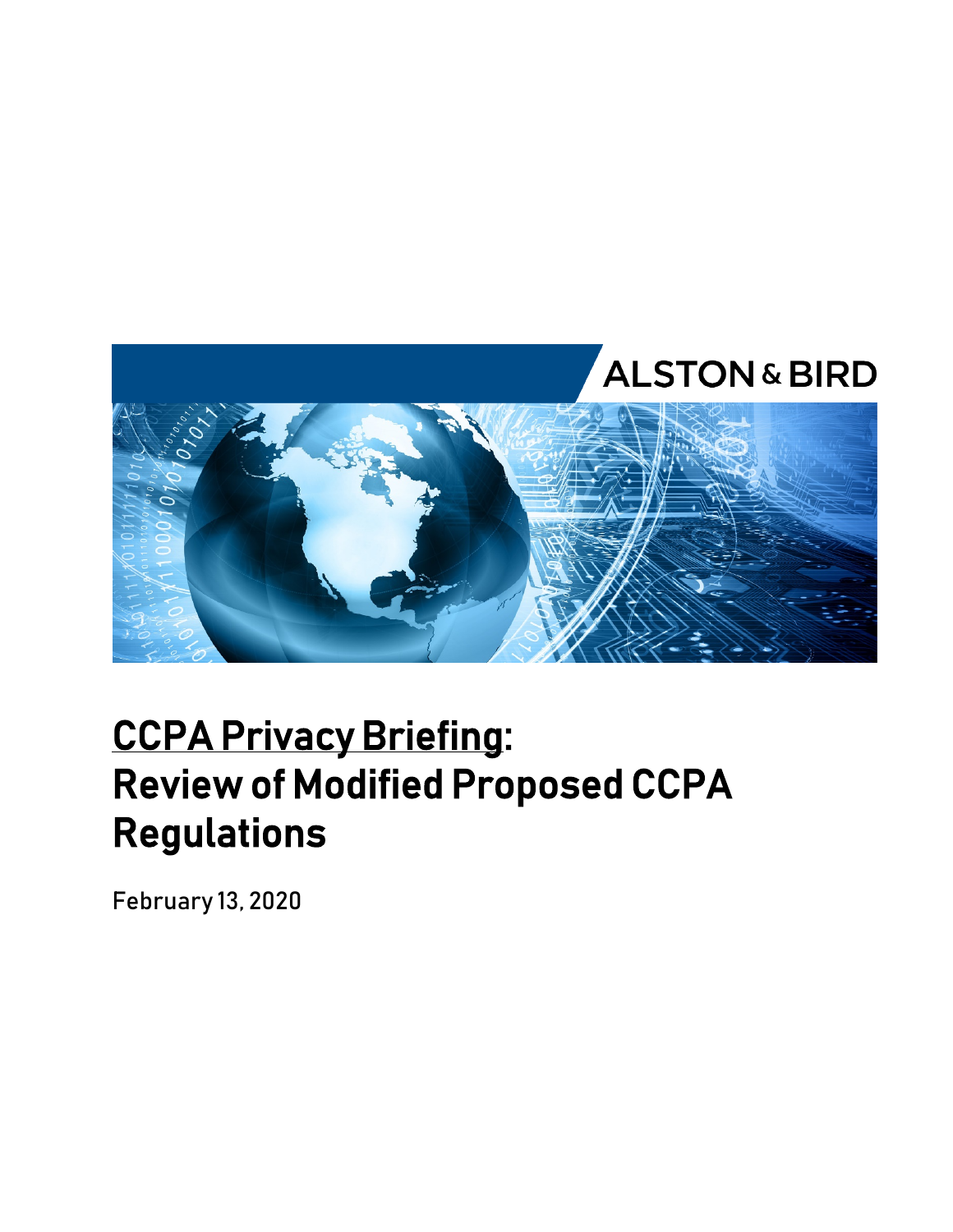

### **The Updated CCPA Regulations: 30 Potentially Material Business Impacts**

by Daniel Felz, Kathleen Benway, David Keating, and Amy Mushahwar

\* \* \* \* \* \*

On February 7, and February 10, 2020, California Attorney General Xavier Becerra released [modified Proposed Regulations](https://www.oag.ca.gov/sites/all/files/agweb/pdfs/privacy/ccpa-text-of-mod-clean-020720.pdf?) (the "Updated Regulations") for the California Consumer Privacy Act ("CCPA"). The Updated Regulations contain a number of material modifications to the initial October 2019 draft CCPA regulations released by the Attorney General's Office (the "AG's Office"). This Advisory summarizes the potentially material changes that the AG's Office has introduced in the Updated Regulations.

#### **I. Background**

On October 10, 2019, California Attorney General Xavier Becerra released Proposed [Regulations](https://www.oag.ca.gov/sites/all/files/agweb/pdfs/privacy/ccpa-proposed-regs.pdf) (the "Regulations") for the CCPA. The Regulations contained guidance on a number of CCPA topics of vital importance to companies, including notices, consumer requests, do not sell rules, and data-mediated financial incentive programs. For a quick refresher on the initial October 2019 Regulations as the background for these modifications, see [our list of the 21 potentially most material impacts of the original draft Regulations.](https://www.alston.com/en/insights/publications/2019/10/the-draft-ccpa-regulations/)

The Attorney General's Regulations generated significant interest and resulted in thousands of pages of public comments to the AG's Office. The Attorney General also held a series of public hearings at which members of the public provided feedback directly to members of the AG's Office.

The Updated Regulations respond to a number of key issues raised during the public comment period. This Advisory summarizes the modifications introduced by the Updated Regulations that are likely of material interest across industries. Note that companies have until **February 25, 2020** to submit comments on the Updated Regulations to the Attorney General. Issues covered by this Advisory are arranged by (a) Notice, (b) Rights Requests Generally, (c) Opt-Outs, (d) Deletion, (e) Access, (f) Service Providers, (g) Children's Data, (h) Financial Incentives, and (i) the Concept of Personal Data.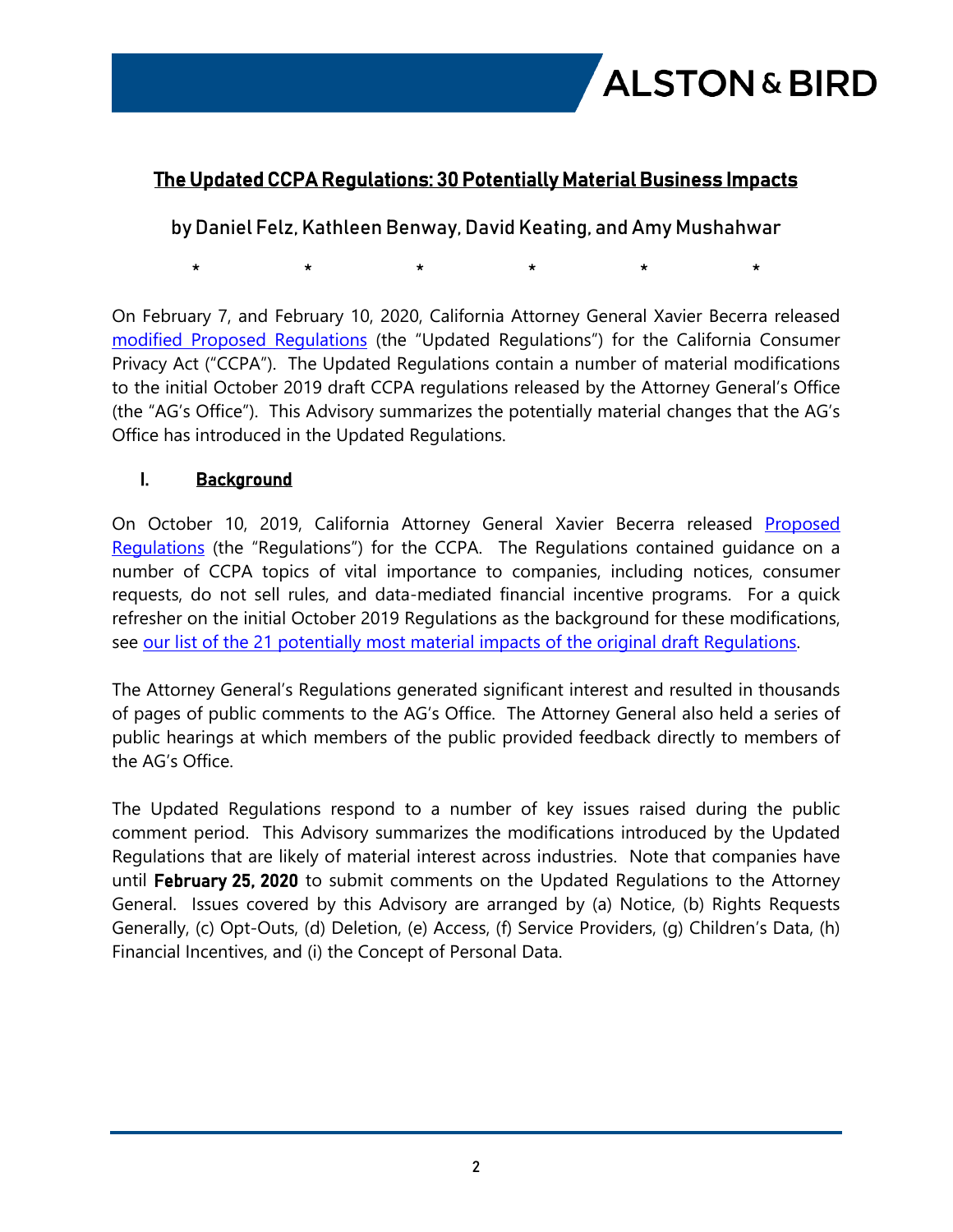

#### **II. Summary of the Updated Regulations**

#### **Notice: "Notices at Collection," "Just-in-Time Notices," and the Online Privacy Policy**

**1. Unchanged: "Notices of Collection" are still required over and above the Online Privacy Policy.** The original draft of the Regulations emphasized a key distinction between two types of notice the CCPA requires companies to provide: (a) a notice given by the company to the consumer precisely at the "point of collection" alerting the consumer that personal information is being collected (required under § 100(b) CCPA, which we refer to the "Notice of Collection"); and (b) a comprehensive privacy policy posted within the company's website or mobile app (required under § 135(a)(5) CCPA, which we refer to as the "Online Privacy Policy").

The Updated Regulations maintain this distinction and continue to require Notices at Collection in addition to an Online Privacy Policy.<sup>1</sup> Thus, simply having an Online Privacy Policy posted on their websites remains insufficient to satisfy companies' notice responsibilities under the Regulations in many cases. Instead, in addition to having an Online Privacy Policy, companies must provide additional Notices of Collection at every specific data collection point  $-$  or forgo collecting data there entirely.<sup>2</sup> Following the CCPA's January 1, 2020 effective date, this aspect of the Regulations has resulted in discussion as to whether websites and mobile apps are compliant if they simply have a link to their Online Privacy Policy on their homepage footer (and/or navigation menu), or whether an additional "Notice of Collection" link is needed. Questions have further been raised as to whether the Notice of Collection can be delivered via a footer/hamburger menu link, or whether a banner- or splash-screen-style notice is needed to alert users that data is being collected as of the moment they land on the site and/or open the app.

- **2. Guidance on how Notices at Collection can be delivered.** Many companies have already started displaying or linking their Notices of Collection at the points where they collect data from consumers. This often gives rise to questions of, e.g., "How early in a consumer interaction do we need to provide notice for it to be 'at or before' the point of collection?", and "How do we need to deliver the notice?" The AG's Office now provides two helpful indications of how companies can deploy Notices of Collection:
	- For mobile apps, Notices of Collection can be provided by (a) linking to the Notice in the App Store / Google Play Store download page and (b) placing the Notice in the

<sup>&</sup>lt;sup>1</sup> See Updated Regulations § 999.304 (providing an overview of required notices).

<sup>2</sup> Updated Regulations § 999.305(a)(7).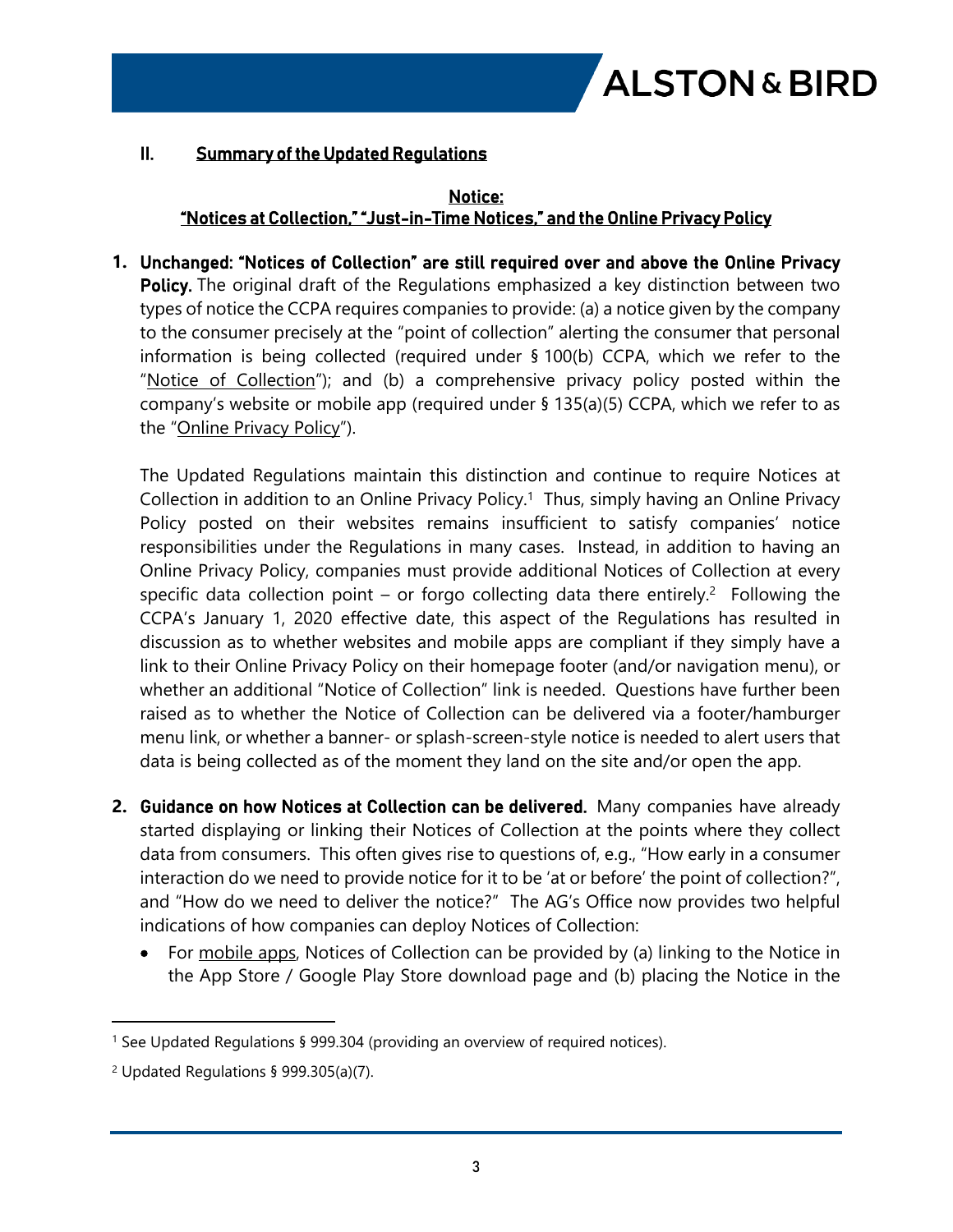app's navigation menu.<sup>3</sup> This could potentially mean that app publishers need to develop a Notice of Collection separate from their full Privacy Policy for placement in the App Store / Play Store, or that a separate link to the California content of the Privacy Policy is required.

- For telephonic interactions (such as customer support or other call centers), Notice of Collection may be given "orally."<sup>4</sup>
- **3. The "Just-in-Time Notice" for unexpected data collection.** The Updated Regulations add a third type of notice obligations to the Notice of Collection and Online Privacy Policy: the "Just-In-Time Notice." Consistent with federal guidance, a Just-In-Time Notice must be given whenever "a business collects personal information from a consumer's mobile device for a purpose that the consumer would not reasonably expect."<sup>5</sup> As an example, the Updated Regulation state that if a "flashlight" app (i.e. an app that activates the flashlight function of a phone) starts collecting geolocation information, a Just-In-Time Notice is required.<sup>6</sup>

The "Just-In-Time Notice" rule raises scoping and practical questions. For instance, it is currently limited to instances where data is collected from "mobile devices," but significant data can be collected from, e.g., desktop computers, smart TVs, or any other connected devices. Additionally, it is unclear whether a Notice of Collection delivered when a consumer first downloads and uses an app could set the consumer's expectations such that a later, additional Just-In-Time Notice is not needed. It is further uncertain whether the operating systems for in-scope devices (such as Apple iOS or Google Android) will permit or support the number of "Just-In-Time Notices" that may be required under this new rule, given that they may impede the mobile experience.

**4. Accessibility of notices needs to be guided by industry standards.** The initial October 2019 Regulations required all forms of CCPA-required notice to be "accessible to consumers with disabilities,"<sup>7</sup> leading public comments to ask the AG's Office what it would consider a sufficiently "accessible" notice to be. The Updated Regulations respond to these questions by stating that businesses "shall follow generally recognized industry standards"

<sup>3</sup> See Updated Regulations § 999.305(a)(3)(b).

<sup>4</sup> Updated Regulations § 999.305(a)(3)(d).

<sup>5</sup> Updated Regulations § 999.305(a)(4).

 $6$  Updated Regulations § 999.305(a)(4).

<sup>7</sup> Regulations §§ 999.305(a)(2)(d), 999.306(a)(2)(d), 999.307(a)(2(d), and 999.308(a)(2)(d).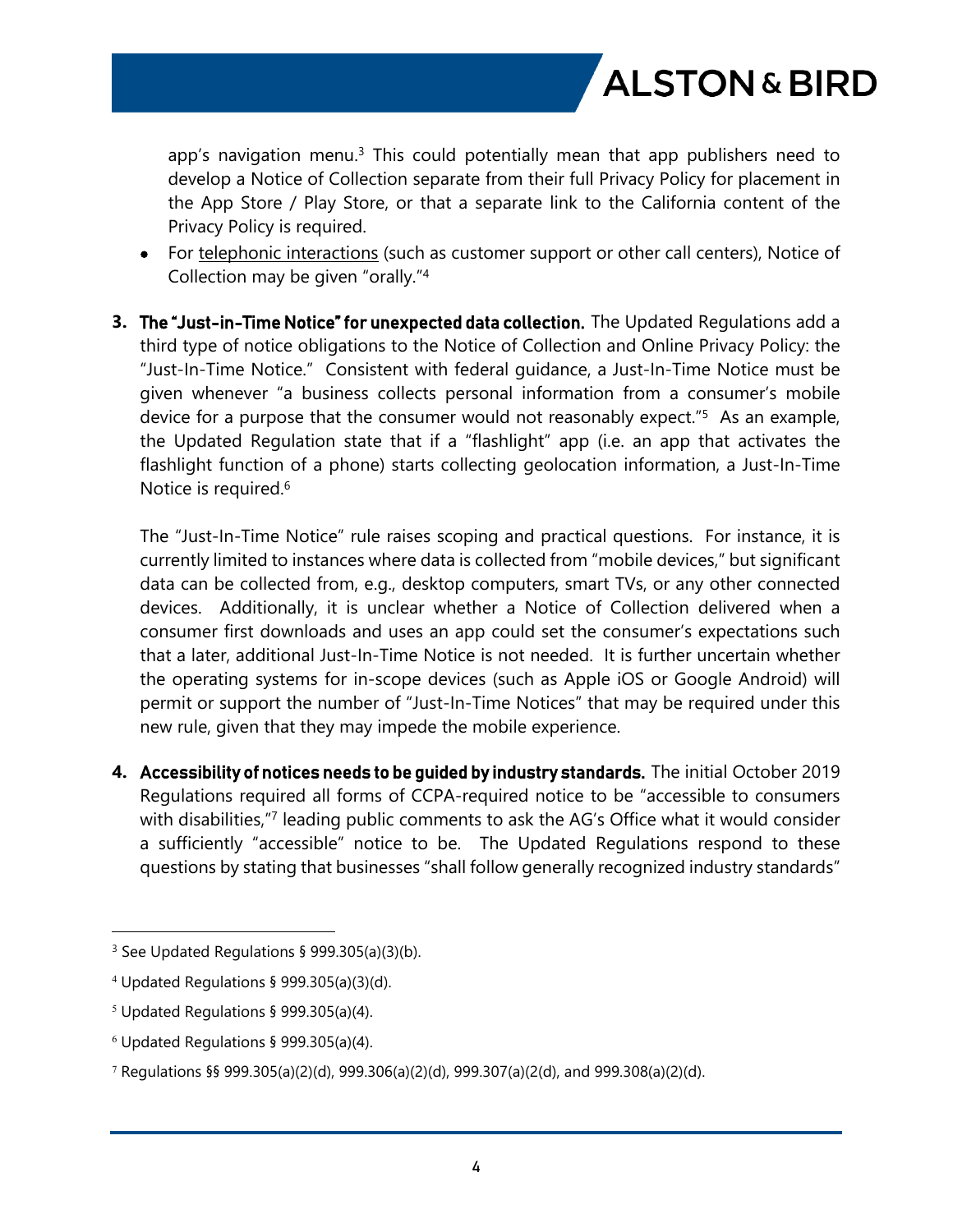for accessibility.<sup>8</sup> For online notices, the Updated Regulations indicate the AG's Office accepts the World Wide Web Consortium's Web Content Accessibility Guidelines (V2.1) as recognized industry standards.

- **5. Companies' duty to include transparency statistics in their Online Privacy Policy is triggered by processing California consumer data – and now only arises when you have data of 10 million California consumers.** The initial draft of the Regulations required companies to disclose transparency statistics on their handling of CCPA requests in their Online Privacy Policy if they buy, receive, sell, or share personal information of 4 million or more consumers.<sup>9</sup> The statistics must show (a) the number of CCPA requests received, (b) the number of requests denied, and (c) average response times. Public comments to the AG questioned whether these transparency obligations are triggered by processing personal information relating to 4 million *California* consumers, or by processing data of 4 million consumers from anywhere.
	- The Updated Regulations now contain a distinction between "consumers" (which is defined via the CCPA as individuals residing in California) and "all individuals," an undefined term that would appear to signify natural persons both inside and outside California.<sup>10</sup> This suggests that transparency statistics only need to be included in Online Privacy Policies if businesses buy, receive, sell, or share personal information relating the threshold number of *California* consumers.
	- Additional revisions released by the AG's Office on February 10, 2020 raise the threshold number of California consumers to 10 million.<sup>11</sup> Thus, it appears companies must only include transparency statistics in the Online Privacy Policy if they buy, receive, sell, or share personal information of 10 million California consumers within a calendar year.
- **6. Is there now a "***register as a data broker or email out millions of Notices of Collection***" rule?**  One of GDPR's thornier notice rules is Article 14, which requires companies collecting personal information from sources other than the affected consumer to still find a way to provide privacy notices to those consumers. As the Regulations were being drafted, there was some discussion of whether they would adopt this approach to notice. The initial October 2019 draft of the Regulations expressly stated that "[a] business that does not

<sup>8</sup> Updated Regulations §§ 999.305(a)(2)(d), 999.306(a)(2)(d), 999.307(a)(2)(d), and 999.308(a)(2)(d).

 $9$  Regulations §§ 999.317(q)(1) and (2).

<sup>&</sup>lt;sup>10</sup> See Updated Regulations § 999.317(g)(4) ("A business may choose to compile and disclose the information required by subsection (g)(1) for requests received from all individuals, rather than requests received from consumers.").

<sup>&</sup>lt;sup>11</sup> Updated Regulations § 999.317(g).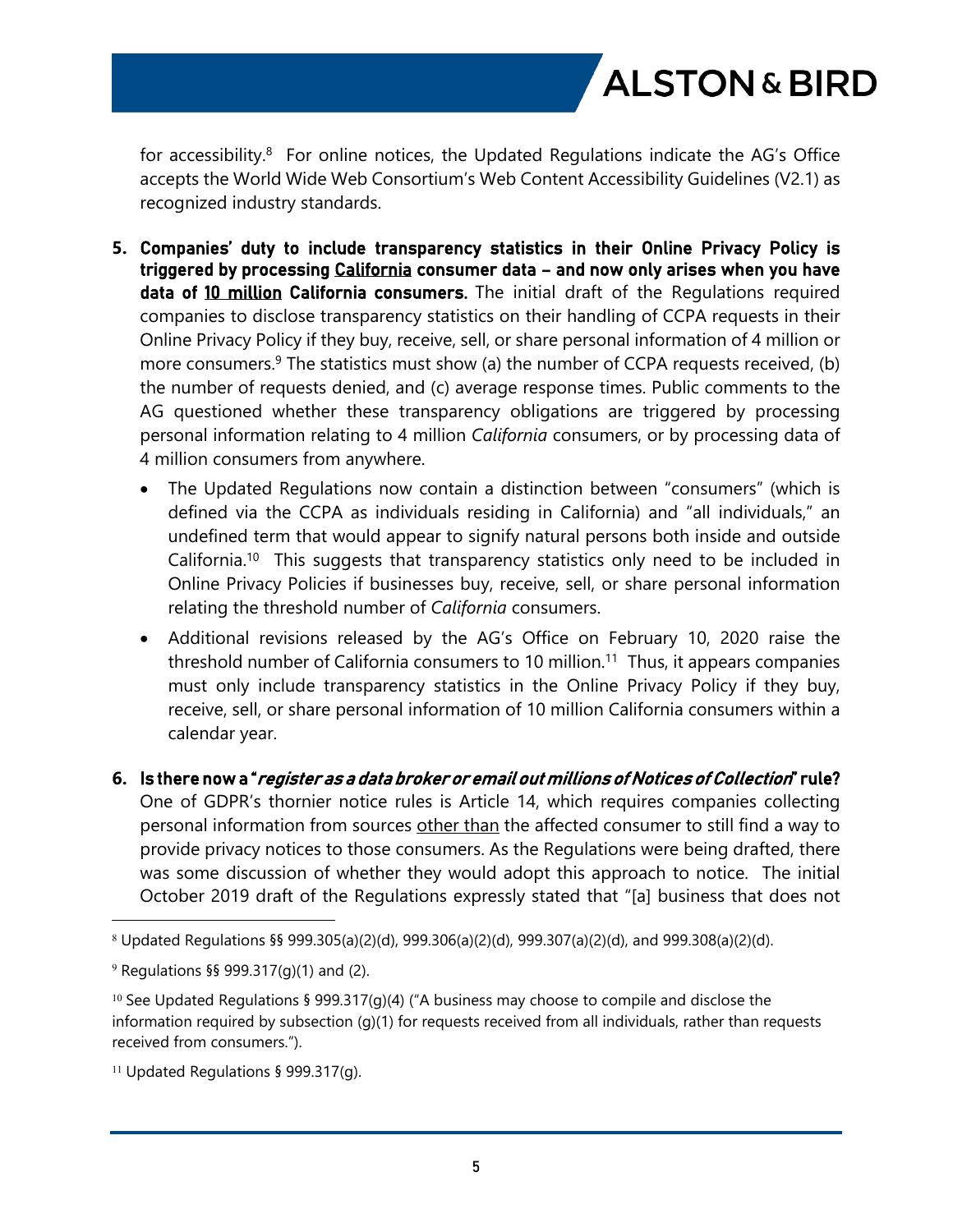collect information directly from consumers does not need to provide a notice at collection" if it obtains signed attestations from its data sources about the disclosures provided to consumers at the time data was collected.<sup>12</sup> This allayed some concern about needing to potentially mail or email millions of notices to consumers. But the attestation requirement was new to the data sourcing industry and led to questions about whether it required restructuring of industry practices.

The Updated Regulations take a different approach: Companies that collect data from sources other than the affected consumer only receive an exemption from CCPA notice obligations if they (a) "register[] … as a data broker" under California's data broker statute, and (b) make sure their California data broker registration informs consumers about how to submit Opt-Out requests.<sup>13</sup> Potentially, this revised approach aims to incentivize data companies to registers as data brokers. Otherwise, under the current draft of the Updated Regulations, companies that purchase, lease, or otherwise acquire data may have to deliver Notices of Collection to all the California consumers whose data they purchase or acquire, and would arguably not be permitted to use such data until appropriate Notices were provided.

**7. Employment notices can be separate from consumer notices.** Assembly Bill 25 largely exempted personal information relating to employees, contractors, and job applicants from the CCPA, with the exception that businesses must still provide Notices of Collection to such persons. The initial October 2019 Regulations did not address employmentrelated notices, but the Updated Regulations provide several clarifications. First, the Updated Regulations recognize that companies can have employee or applicant privacy notices separate from their consumer notices.<sup>14</sup> Second, employment-related notices can be provided via "a link" (such as in an online job application form) or "a paper copy" (such as in onboarding paperwork).<sup>15</sup> Lastly, the Updated Regulations expressly confirm that employee or applicant privacy notices do not require a Do Not Sell My Info section.<sup>16</sup>

#### **Rights Requests Generally**

**8. Retailers, exhale: The in-store CCPA rights request form is no longer required.** The initial October 2019 Regulations draft required companies that "primarily interact[]" with

<sup>14</sup> Updated Regulations § 999.305(e)(2).

<sup>16</sup> Updated Regulations § 999.305(e)(1).

<sup>12</sup> Regulations § 999.305(d)(2).

<sup>13</sup> Updated Regulations § 999.305(d).

<sup>15</sup> Updated Regulations § 999.305(e)(2).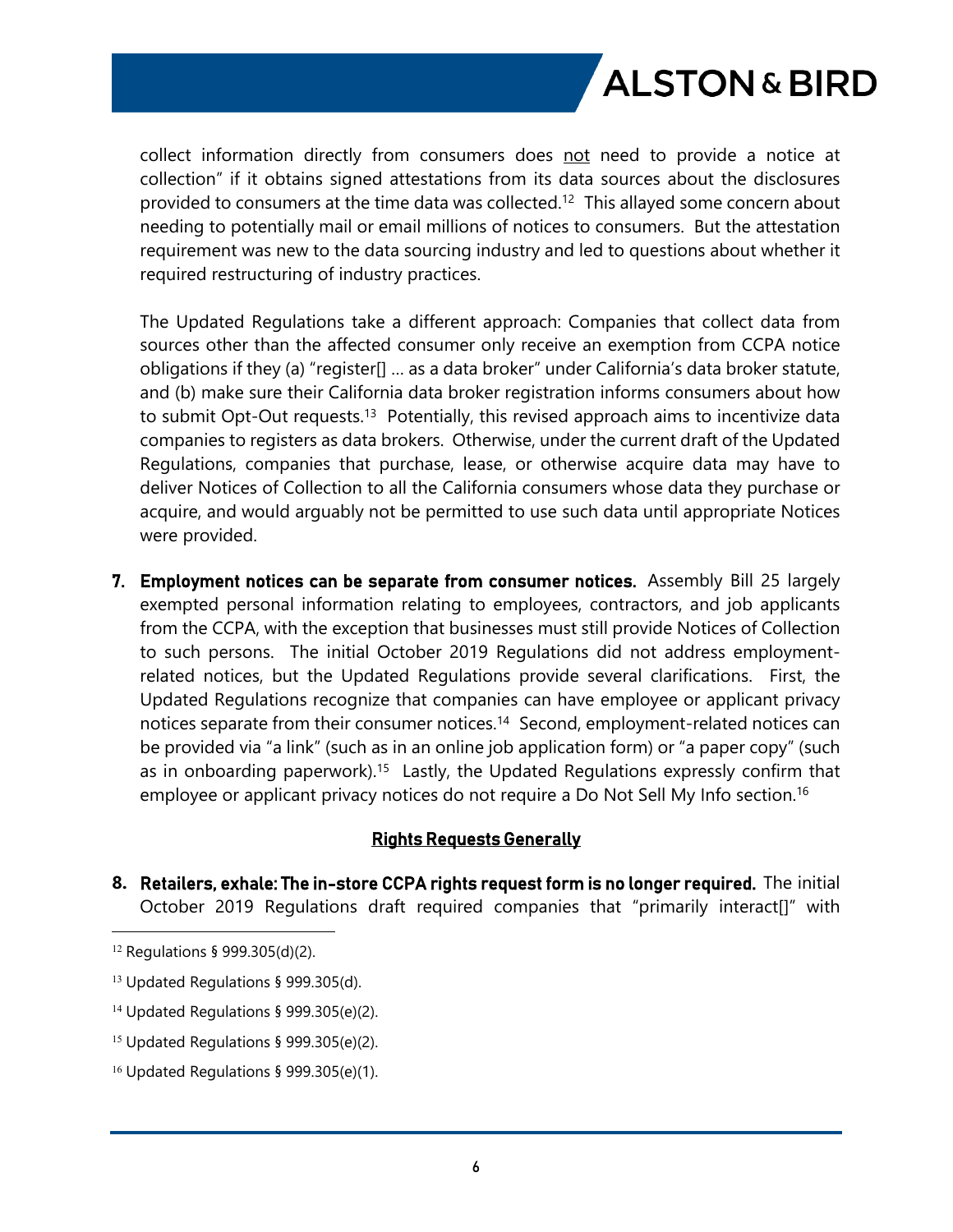consumers offline – such as in a retail setting – to offer in-person methods for submitting CCPA rights requests, such as paper forms.<sup>17</sup> Retailers across industries submitted comments on the risks of this requirement to the AG's Office, such as the risk of asking millions of store, restaurant, and similar personnel to securely handle customers' personal information and reliably transmit rights requests. The AG's Office appears to have recognized these risks, and no longer requires businesses to provide in-person methods for submitting rights requests. Instead, the Updated Regulations requests that brick-andmortar businesses "consider" providing an in-person method for letting customers submit in-store CCPA requests.<sup>18</sup> They also expressly recognize as acceptable more secure and reliable methods suggested by retailers during the public comment process, such as an in-store tablet where a consumer could fill out a CCPA request form.<sup>19</sup>

- **9. Make sure any vendors whose tools you use for CCPA compliance have clear "service provider" language.** The AG's October 2019 draft of the Regulations required companies to retain all records relating to CCPA requests for 24 months.<sup>20</sup> This retention period remains unchanged; however, the Updated Regulations now also state that retained CCPA request records "shall not be shared with any third party."<sup>21</sup> Of course, many companies use compliance and/or IT ticketing vendors to help them manage CCPA records. To ensure these vendors are compliant with the Updated Regulations, appropriate contractual terms should be in place so that the vendor is a "service provider" and not a "third party" as defined in the CCPA.
- **10. Identity verification for CCPA rights requests cannot result in costs to consumers.** The Updated Regulations largely maintain the ID verification requirements contained in the AG Office's initial October 2019 draft of the Regulations. However, the Updated Regulations add that businesses cannot "require the consumer to pay a fee" for ID verification.<sup>22</sup> The Updated Regulations appear to interpret the concept of "fee" broadly, stating that "a business may not require a consumer to provide a notarized affidavit" as part of ID verification unless they "compensate the consumer for the cost of

<sup>17</sup> Regulations § 999.312(c)(2).

<sup>18</sup> Updated Regulations § 999.312(c).

<sup>19</sup> Updated Regulations § 999.312(c).

<sup>20</sup> Regulations § 999.317(b).

<sup>21</sup> Updated Regulations § 999.317(e).

<sup>22</sup> Updated Regulations § 999.323(d).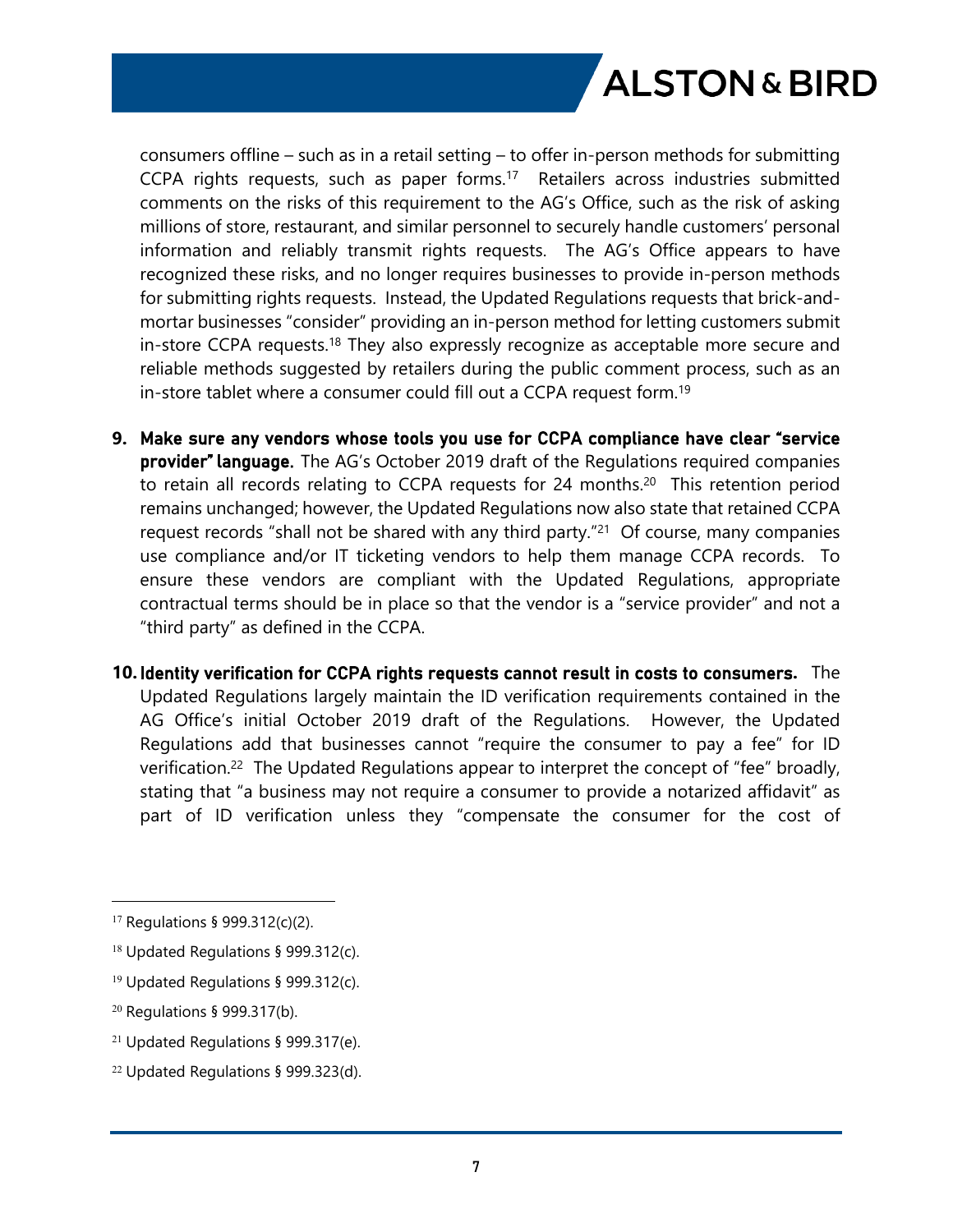notarization."<sup>23</sup> This indicates that ID verification procedures cannot result in costs to consumers.

**11. You do not have to break the law to explain why you denied a CCPA request.** Both the original 2019 Regulations and the Updated Regulations require companies that deny a CCPA request in whole or in part to describe the basis for the denial. In response to public comments, the Updated Regulations now specify that companies do not have to provide this description if prohibited by law.<sup>24</sup>

#### **Opt-Out Requests**

- **12.Opt-Outs must be as uncomplicated as practicable.** The CCPA's statutory text does not expressly state how companies should intake Opt-Out requests. The Updated Regulations now state that Opt-Outs must "be easy for consumers to execute" and must "require minimal steps."<sup>25</sup> Businesses cannot use methods that are intended to, or have the "substantial effect," of "subverting or impairing" consumers' attempts to Opt-Out.<sup>26</sup> This may be a response to opt-out submission methods the AG's Office witnessed after January 1, 2020. As can be seen below, it appears consistent with an effort by the Updated Regulations to incentive instantaneous, self-serve opt-out methods.
- **13.Do Not Track is still back but the signals for a "CCPA DNT" might still need to be developed.** The initial October 2019 draft of the Regulations garnered attention by requiring companies to treat "user-enabled privacy controls" like browser settings as Opt-Outs for the user's Internet browser or device.<sup>27</sup> This seemed to resemble a requirement to treat Do Not Track signals as Do Not Sell requests, even though an industry standard for Do Not Track does not yet exist despite years of discussion.

The Updated Regulations have maintained the requirement to treat DNT-like signals as Do Not Sell requests, but appears to recognize that technical work will need to be done before this rule can be operationalized. Signals from user privacy controls must "clearly communicate that a consumer intends to opt-out of the sale of personal information"

<sup>23</sup> Updated Regulations § 999.323(d).

<sup>&</sup>lt;sup>24</sup> Updated Regulations  $\S$ § 999.313(c)(5) and (d)(6)(a).

<sup>25</sup> Updated Regulations § 999.315(c).

<sup>26</sup> Updated Regulations § 999.315(c).

<sup>27</sup> Regulations § 999.315(g).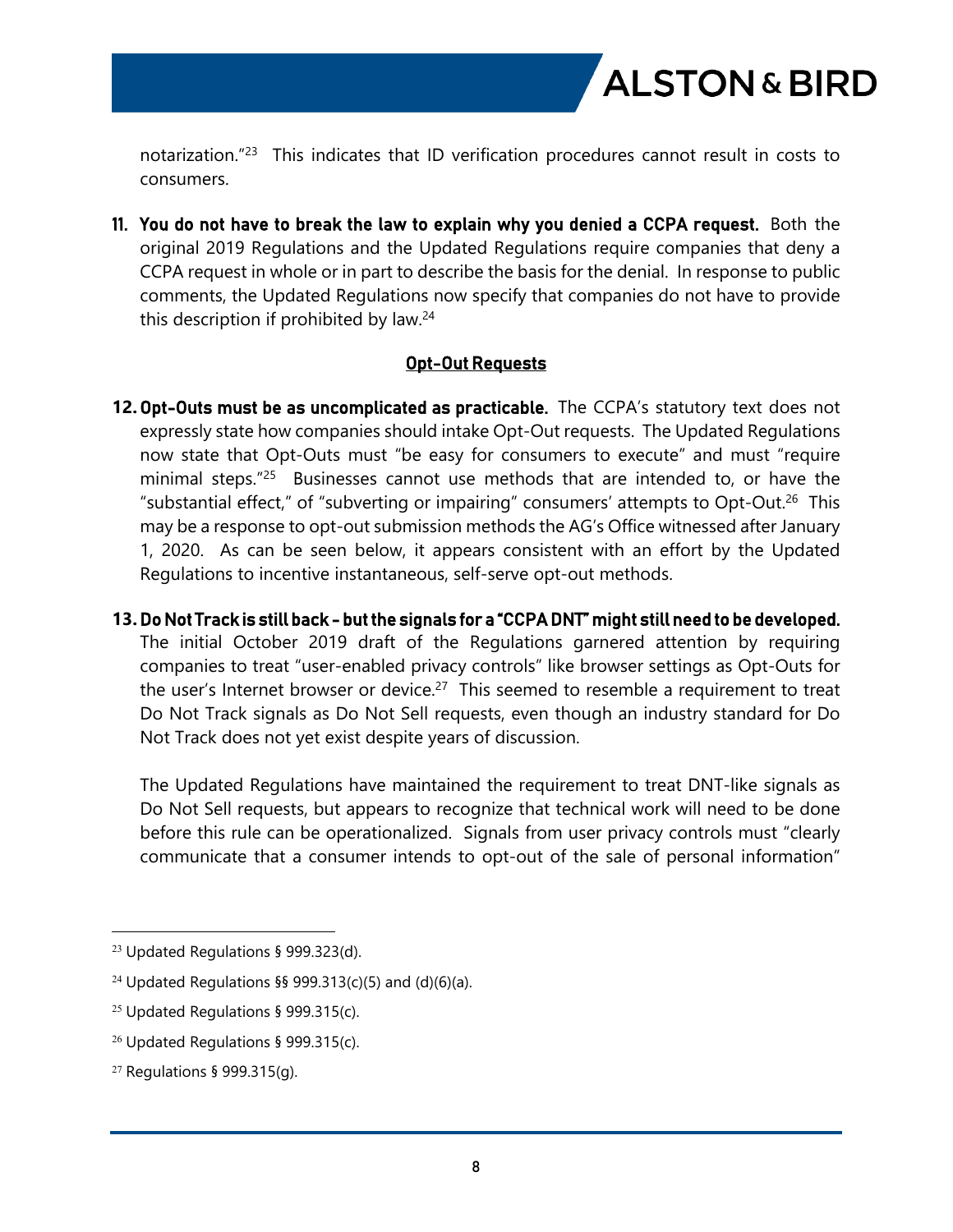before they must be treated as Do Not Sell requests<sup>28</sup> – and it is unclear whether any such controls presently exist. Further, privacy controls cannot have "pre-selected settings;" instead, they must require consumers to "affirmatively select their choice to opt-out."<sup>29</sup> They must also be "global", $30$  so, e.g., an opt-out cookie placed in a user's browser by one website's cookie management tool may not amount to a Do-Not-Sell signal for other websites. On the whole, it appears the AG's Office may be inviting the development DNT technology aimed towards broadcasting CCPA Do-Not-Sell signals.

- **14. The 90-day look-back for Do-Not-Sell requests is gone but the AG's Office is now incentivizing instantaneous Opt-Out methods.** The October 2019 draft of the Regulations contained a 90-day look-back: Companies that received an Opt-Out needed to identify all the businesses to whom they had sold the requestor's data in the prior 90 days, then contact those businesses and instruct them to stop selling that individual's data.<sup>31</sup> The prospect of needing to log all data sharing that amounts to a CCPA "sale" caused significant IT discussions throughout organizations of all sizes. The Updated Regulations have done away with the 90-day look-back requirement – likely providing significant relief to many companies. However, they still require companies to flow-down Do-Not-Sell requests to the recipients of any data "sales" that occur between (a) the time where the consumer submits an Opt-Out request, and (b) the time at which the request is executed.<sup>32</sup> This appears to incentivize one-click Opt-Out buttons, preference management solutions, or similar consumer self-serve mechanisms that result in the instantaneous execution of an Opt-Out request.
- **15. Service providers must respect Opt-Outs received by the businesses they serve.** Neither the CCPA's statutory text nor the October 2019 draft of the Regulations addressed whether service providers had to assist businesses they serve in the execution of Opt-Outs. The Updated Regulations now state that service providers "shall not sell data on behalf of a business" they serve when "a consumer has opted-out of the sale of their personal information with the business."<sup>33</sup> This may be directed at intermediaries in the adtech space that share data as part of performing their services, but do so on behalf of their customers.

<sup>28</sup> Updated Regulations § 999.315(d)(1).

<sup>&</sup>lt;sup>29</sup> Updated Regulations § 999.315(d)(1).

<sup>30</sup> Updated Regulations § 999.315(e).

<sup>31</sup> Regulations § 999.315(f).

<sup>32</sup> Updated Regulations § 999.315(f).

<sup>33</sup> Updated Regulations § 999.314(d).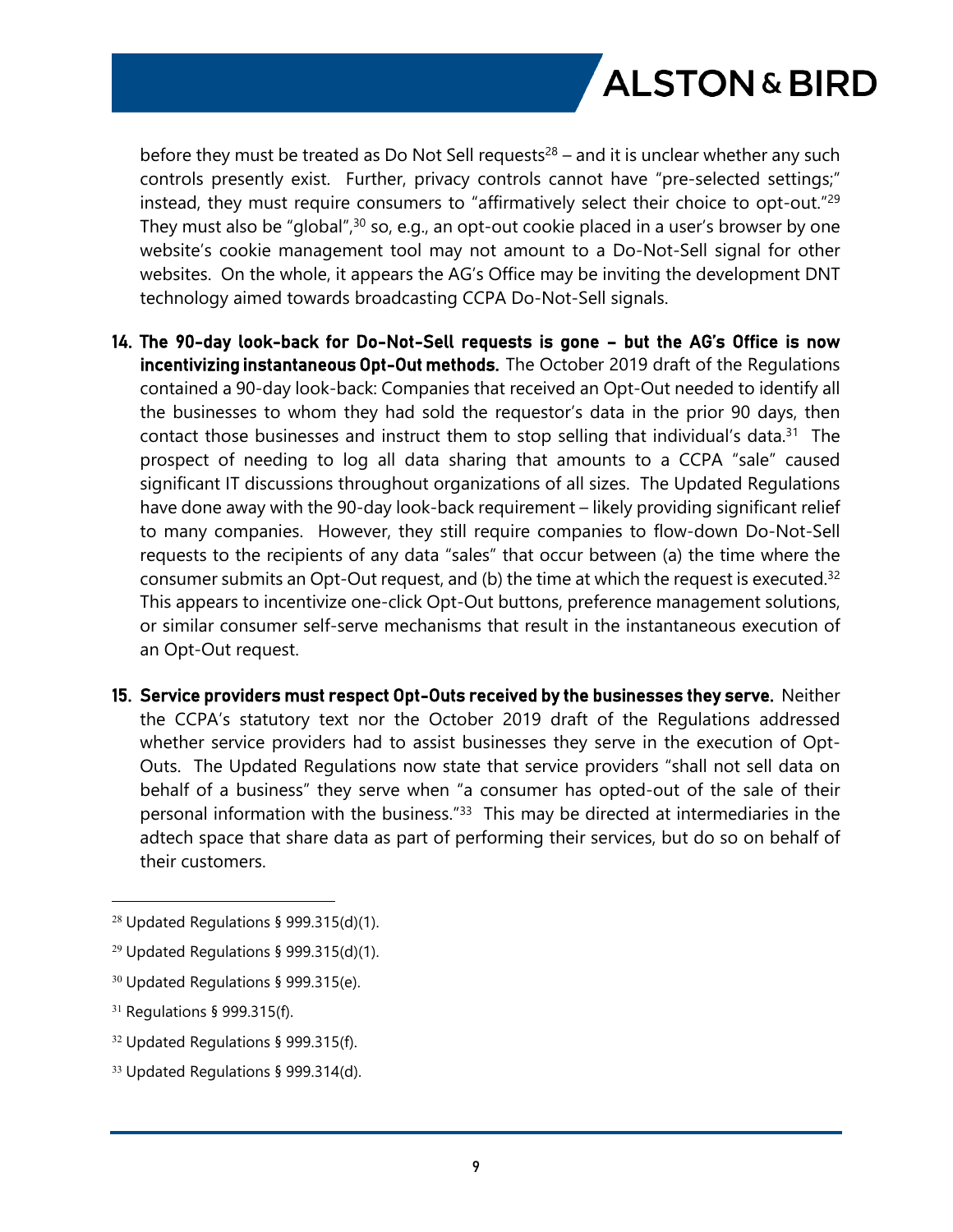

**16. You still can't sell data you collected before you posted a "Do Not Sell My Info" link**. Under the original October 2019 draft of the Regulations, if a business collected personal information without posting a "Do Not Sell My Info" link, all individuals whose data the business collected were automatically deemed to have made a Do-Not-Sell request.<sup>34</sup> The Updated Regulations now no longer contain an "Opt-Out-by-operation-of-law" for such situations. But they still prohibit the business from selling personal information collected before the "Do Not Sell My Info" link was posted until it obtains "affirmative authorization" from the affected consumers, e.g. via an opt-in. $35$  This rule may seek to incentivize businesses who are on the fence about whether they "sell" data to post a Do Not Sell My Info link.

#### **Deletion Requests**

- **17. Double-opt-in for Deletion requests is no longer mandatory.** Businesses no longer "must" use a two-step process for confirming that a consumer wishes to delete her data. Instead, under the Updated Regulations they "may" use such a process. $36$
- **18.Unverifiable Deletion requests no longer need to be automatically converted into Opt-Out requests – but consumers still need to be asked if they want to Opt-Out.** Under the October 2019 draft of the Regulations, if a Deletion request was denied because the requestor's identity could not be verified, the business was required to treat it as a Do Not Sell request.<sup>37</sup> Public comments took issue with the ability to comply with this requirement in practice. The Updated Regulations now no longer require unverifiable Deletion requests to be converted into Opt-Outs. Instead, businesses must notify the consumer that the Deletion request has been denied and ask the consumer if she would like to Opt-Out.<sup>38</sup>
- **19.Suppression files appear to be permitted to support forward-looking deletion.** One issue companies can face in building Deletion workflows is that at times, a "suppression file" containing the deleted individual's name must be maintained so that the company can prevent re-ingestion of that individual's data into its systems. The suppression file thus helps companies "remember they forgot" individuals who have requested deletion. The Updated Regulations now permit businesses to "retain a record of" Deletion requests to

<sup>36</sup> Updated Regulations § 999.312(d).

<sup>38</sup> Updated Regulations § 999.313(d)(1).

<sup>34</sup> Regulations § 999.306(d)(2).

<sup>35</sup> Updated Regulations § 999.306(e).

<sup>37</sup> Regulations § 999.313(d)(1).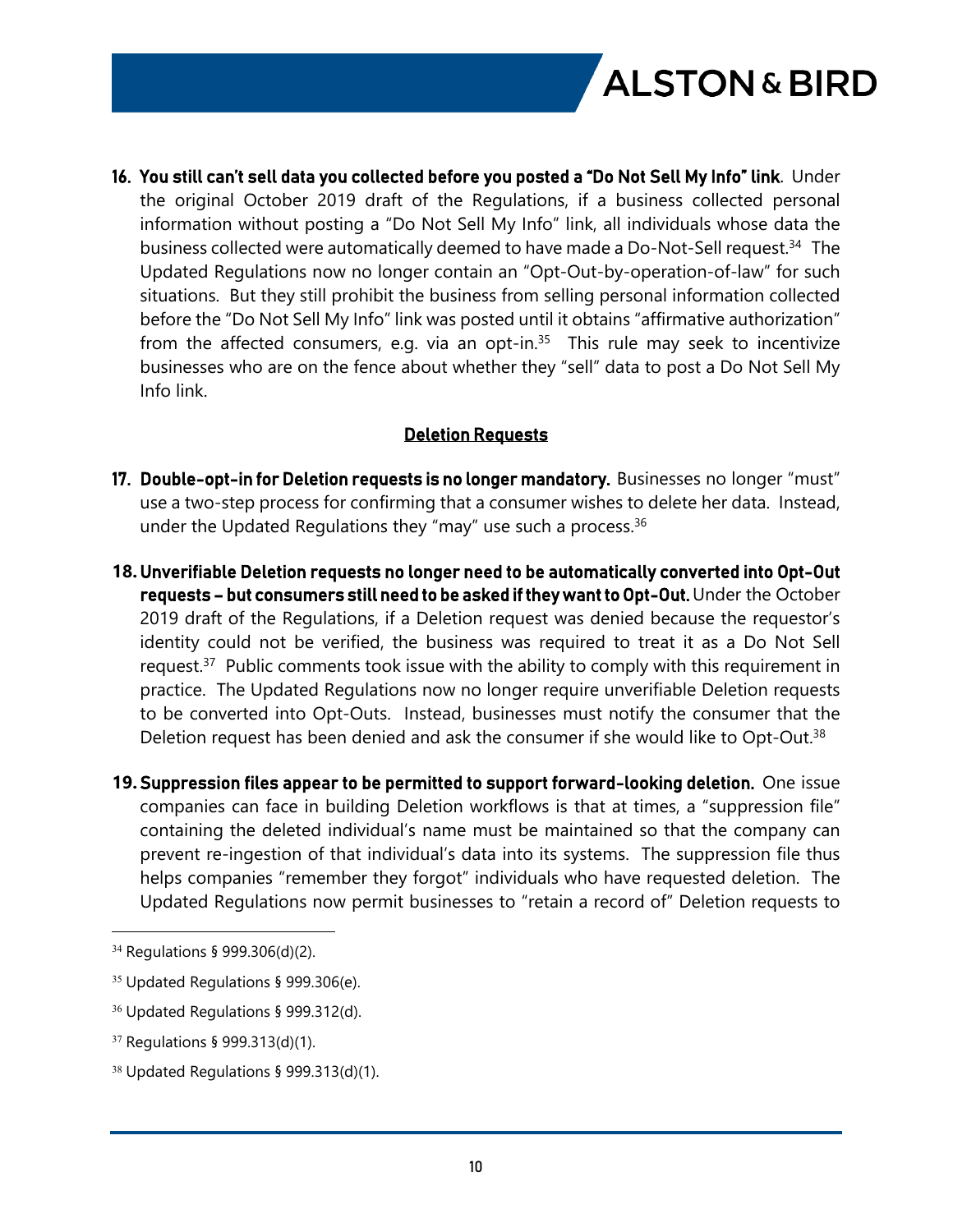ensure that "the consumer's personal information remains deleted from the business's records."<sup>39</sup>

#### **Access Requests**

- **20. ID verification in the Access context is important you must deny Access requests if you cannot verify requestor's ID.** For Deletion and Opt-Out requests, the Updated Regulations contain rules stating when a business "may" deny the request.<sup>40</sup> Not so for Access requests, potentially recognizing the heightened risk presented when a business hands over its comprehensive data set about an individual to a person claiming to be him or her. Thus, the Updated Regulations state that if a business "cannot verify the identity of the requestor" as required under the Regulations, it "must" deny an Access request.<sup>41</sup>
- **21.Companies do not have to provide "household" information in response to Access requests unless the whole household asks for it and is verified.** Personal information is defined by the CCPA as any information relating to a "household,"<sup>42</sup> but during public comment risks surrounding the disclosure of "household" data were raised – such as whether it is safe to hand data relating to an entire household to one person purporting to be a member of the household. The Updated Regulations now contain more detailed regulations for verification of Access requests relating to household data. If a household lacks a password-protected account with a business, businesses do not need to provide household data to a requestor unless (a) all members of the household jointly make the request, (b) each household member's ID is verified, and (c) each requestor is verified to be a current member of the household.<sup>43</sup> If a business has a password-protected account with a household, it may follow its "existing business practices" to "process" Access requests relating to household data to the extent they are "in compliance with" the Updated Regulations.<sup>44</sup>
- **22. Biometric data is now on the never-to-be-disclosed list.** The October 2019 draft of the Regulations contained a list of types of data that companies were never permitted to disclose in response to an Access request, such as social security numbers, financial

<sup>39</sup> Updated Regulations § 999.313(d)(5).

<sup>40</sup> Updated Regulations §§ 999.313(b), 999.313(d)(1), 999.315(g), and 999.315(h).

<sup>41</sup> Updated Regulations §§ 999.313(b) and 999.325(f).

<sup>42</sup> § 1798.140(o)(1) CCPA.

<sup>43</sup> Updated Regulations § 999.318(a),

<sup>44</sup> Updated Regulations § 999.318(b),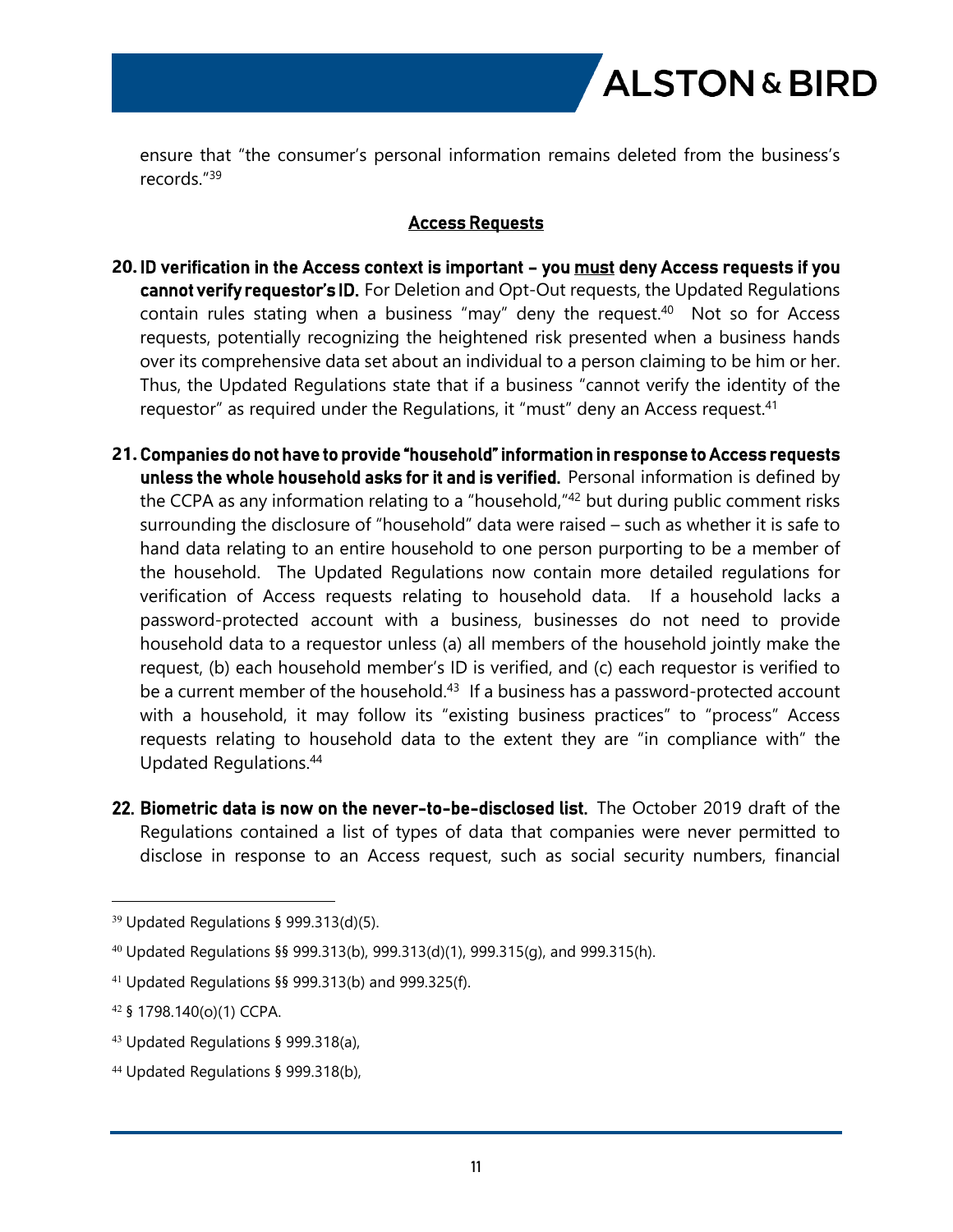

account numbers, or account passwords.<sup>45</sup> The Updated Regulations add two additional types of data to the do-not-disclose list: "unique biometric data generated from measurements," and "technical analysis of human characteristics."<sup>46</sup>

**23.Archives now appear to be out-of-scope for Access requests.** The Updated Regulations state that a business that receives an Access request is not required to search for personal information in systems where the personal information (a) is not maintained in searchable or readily accessible form, (b) is maintained "solely for legal or compliance purposes," and (c) is not sold or used for commercial purposes.<sup>47</sup> This reads like language used in some national GDPR implementation statutes meant to exempt archived records from Access requests.

#### **Service Providers**

- **24.Service providers are no longer prohibited from pooling customer data to provide services to many customers.** One of the more discussed rules of the October 2019 draft of the Regulations was a prohibition on service providers from using data received from providing services to one of its customers to support the services it provided to its other customers.<sup>48</sup> This rule potentially affected the business models of a broad number of industries, such as, for instance, shipping, transportation, or logistics providers. Several comments were submitted to the AG's Office warning of unanticipated affects of this rule on key U.S. industries. The Updated Regulations now no longer contain a rule that prohibits service providers from pooling customer data to support the services they offer to all customers. Instead, service providers are merely limited to using customer data to "perform the services specified in the written contract" with "the business that provided" the data.<sup>49</sup> This may put a premium on agreeing to fairly uniform service descriptions across customers.
- **25. Service providers can use customer data for internal R&D, if this does not venture into high-risk use cases.** The Updated Regulations also expressly provide that service providers can use customer-provided personal information for "internal use … to build or improve the quality of its services.<sup>"50</sup> However, internal R&D with customer information

- <sup>48</sup> See Regulations § 999.314(c),
- $49$  Updated Regulations § 999.314(c)(1),
- $50$  Updated Regulations § 999.314(c)(3),

<sup>45</sup> Regulations § 999.313(c)(4),

 $46$  Updated Regulations § 999.313(c)(4),

<sup>47</sup> Updated Regulations § 999.313(c)(3),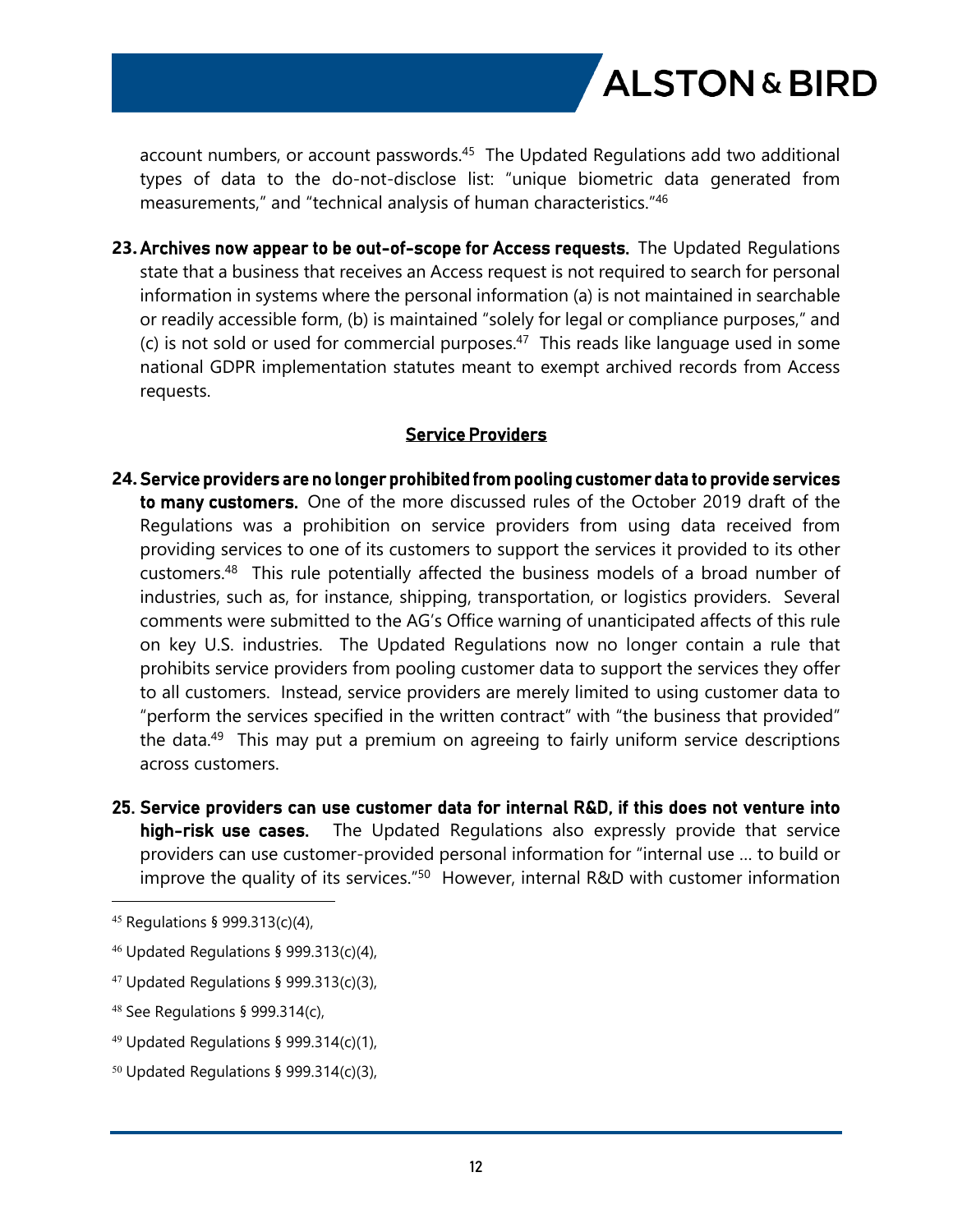

may not venture into "building or modifying household or consumer profiles," or "cleaning or augmenting data acquired from another source."<sup>51</sup>

#### **Children's Data**

**26.Companies need a documented process for verifying the ID of parents & guardians who submit CCPA requests on behalf of their children.** The Updated Regulations require business who hold data of children under 13 to "establish, document and comply with" a method for verifying that a person submitting an Access or Deletion request on behalf of a child "is the parent or quardian of that child."<sup>52</sup> The creation of these types of ID verification policies, and their associated Access and Deletion workflows, could have COPPA implications that must be addressed in parallel. If companies believe these issues could use further clarification, the remaining comment period would be a suitable time to bring them to the attention of the AG's Office.

#### **Financial Incentive and Loyalty programs**

- **27. If you can't calculate the value of consumer data, you can't offer a financial incentive program.** For businesses that offer financial incentive programs, the October 2019 draft of the Regulations introduced a requirement to calculate a good-faith estimate of the value of consumers' data.<sup>53</sup> This led to many public comments relating to the lack of any commonly-accepted methods for arriving at a valuation of consumer data. Nonetheless, the AG's Office has re-emphasized the importance of calculating the value of consumer data as a basis for financial incentive programs. The Updated Regulations now state that "[i]f a business is unable to calculate a good-faith estimate of the value of the consumer's data …, that business shall not offer the financial incentive."<sup>54</sup> (Still, in response to some public comments, the AG has clarified that in calculating the value of consumer data, businesses do not need to rely exclusively on the value of data relating to *California* consumers.)<sup>55</sup>
- **28. For organizations with loyalty programs: You do not have to delete rewards data about individuals who want to stay part of the loyalty program.** The Updated Regulations allay some concerns of retailers about being held to discriminate against loyalty program

 $51$  Updated Regulations § 999.314(c)(3),

<sup>52</sup> Updated Regulations § 999.330(c),

<sup>53</sup> Regulations § 999.337(a),

<sup>54</sup> Updated Regulations § 999.336(b),

<sup>55</sup> Updated Regulations § 999.337(b),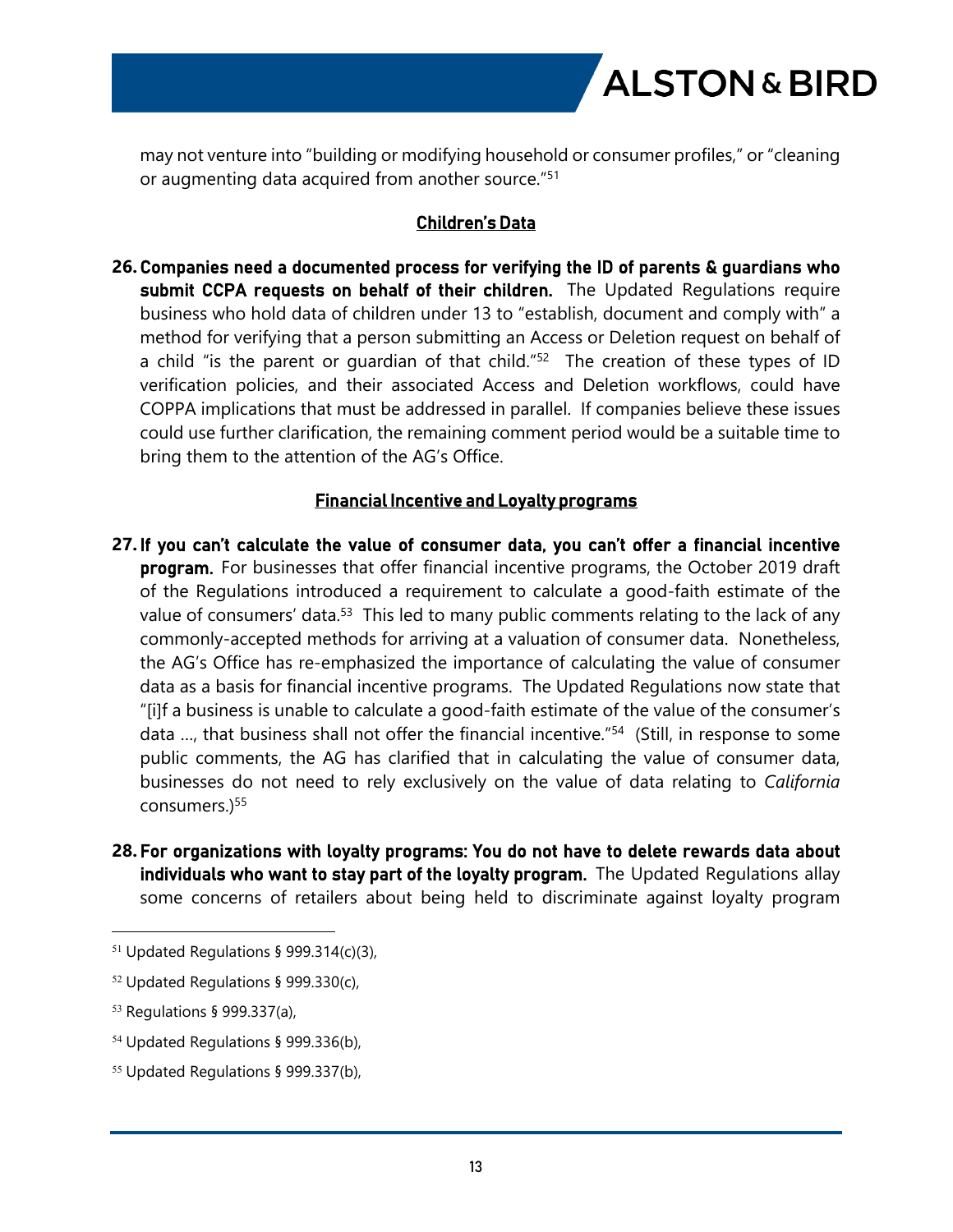members by either deleting their data in response to a Deletion request (and thus eliminating earned rewards), or by not deleting their data (and thus allegedly treating them differently than non-loyalty members). The Updated Regulations now state in a case example that if a consumer "submits a request to delete all personal information the business has collected about them but also informs the business that they want to continue to participate in the loyalty program," the business does not need to delete the data that is necessary to provide the loyalty program to the consumer.<sup>56</sup>

- **29. But be careful in executing CCPA requests if that removes consumers from loyalty programs or blocks loyalty rewards – you can do that only if you have documented that executing the CCPA request causes a comparable loss to you because you must delete (or may no longer sell) consumer data.** The Updated Regulations provide further examples of when deletion or opt-outs that eliminate consumers' loyalty program participation or earned rewards are permissible. For example, grocery stores' loyalty programs may depend on sharing data with third-party food manufacturers, meaning that an opt-out hinders the ability to provide the consumer with coupons and special discounts. If a consumer requests an Opt-Out, the grocery store may only remove the consumer from the loyalty program it "can demonstrate that the value of the coupons and special discounts are reasonably related to the value of the consumer's data to the business."<sup>57</sup> In other words, the business must document in advance that the "loss" the business will incur by not being able to sell the consumer's data is reasonably related to the "loss" the consumer will incur by not receiving coupons and special discounts.
- **30.Publisher business models may be captured by the above nondiscrimination rules.** Some publisher platforms offer paid subscriptions alongside "free" offerings that are financed by online advertising. The Updated Regulations make clear that the above rules apply to these types of business models as well. As an example, the Updated Regulations name a music streaming service that offers a \$5-per-month premium subscription and a "free" model. The streaming platform cannot stop the "free" users from opting-out of data sales unless it demonstrates that the "loss" it would suffer from not being able to sell free users' data is reasonably related to the \$5 the users would otherwise have to pay to opt-out.<sup>58</sup> This interpretation of CCPA nondiscrimination rules may put a premium for publishers and their vendors to quantify users' value across their platforms. This may be challenging in an environment where different positions are being taken as to what kinds of digital analytics and online advertising arrangements rise to the level of a CCPA "sale." More

<sup>56</sup> Updated Regulations § 999.336(d)(2),

 $57$  Updated Regulations § 999.336(d)(3),

 $58$  Updated Regulations § 999.336(d)(1),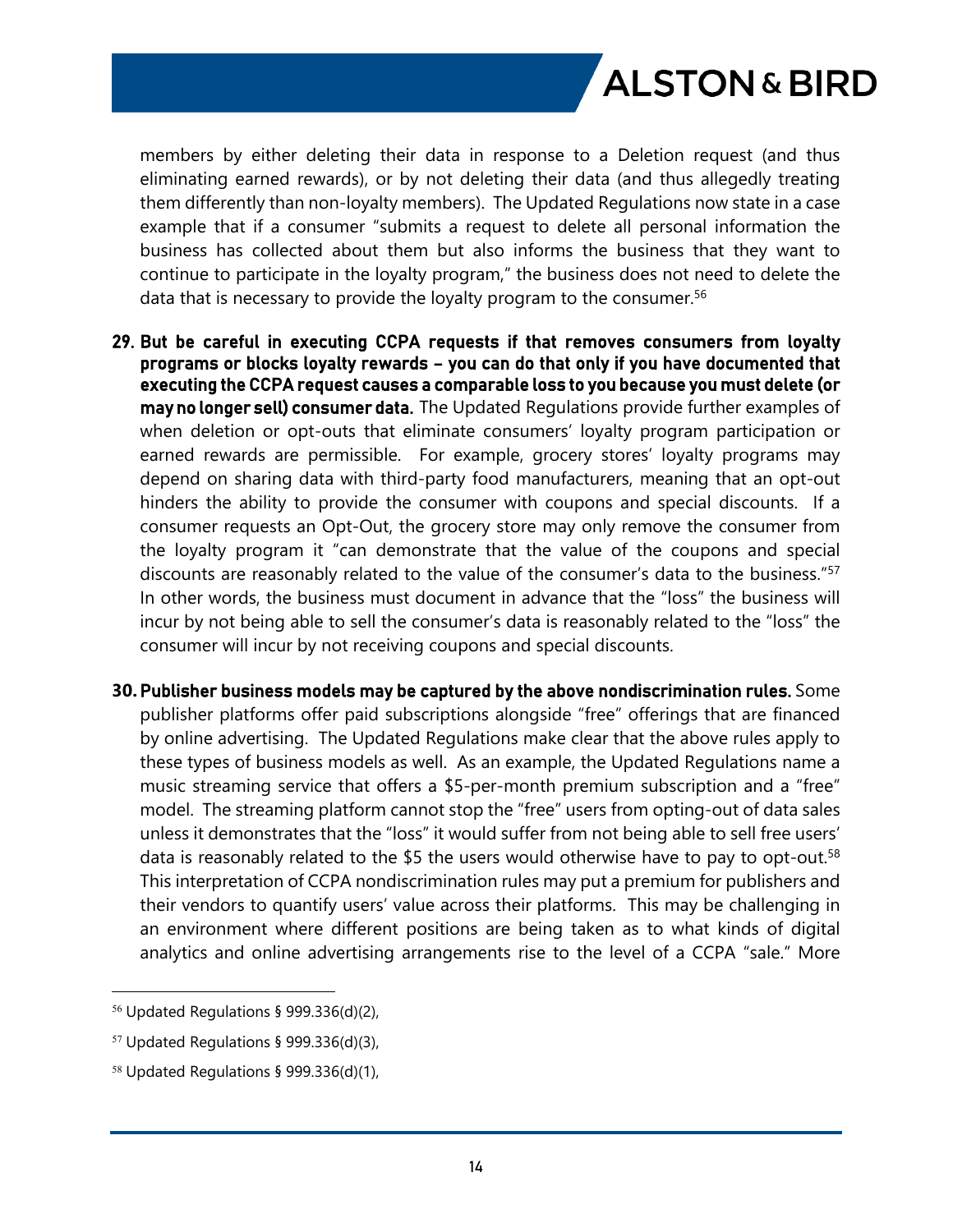

fundamentally, however, the Updated Regulations appear to indicate that the AG's Office is viewing common publisher business models that distinguish between "free" and tiers of paid access to content through the lens of "financial incentive programs" and nondiscrimination rules.

#### **What is "Personal Information" for CCPA Purposes? (Or: Did the AG's Office Just Create a Carve-Out for Online Advertising?)**

- **31. The AG's Office may be signaling it will interpret the concept of "personal information" pragmatically, but companies should still be wary of a broad concept of data "sales."** The Updated Regulations begin with new "guidance" about what should – and should not – be considered "personal information." The Updated Regulations state that the test is "whether the business maintains information in a manner" that identifies, is reasonably capable of being associated with, or could be reasonably linked to, a consumer. As an example, if a business collects IP addresses from visitors to its website, but "could not reasonably link the IP address with a particular consumer or household," the IP address is not personal information.<sup>59</sup>
	- This guidance likely responds to questions about the scope of "personal information" raised by a number of companies and industry associations during public comment. Businesses expressed concern that they could be held in violation of the CCPA for not producing or deleting certain types of non-identified data in response to consumer CCPA requests, because – even though the business had no way to link that information to a consumer on its own – someone somewhere could potentially make the link, thus making the data "personal information" under the CCPA. European Court of Justice decisions holding that dynamic IP addresses constitute "personal data" under the GDPR likely played a role in these discussions.
	- Still, the Updated Regulations' new "guidance" on the concept of personal information seems to raise as many questions as it answers. First, it is unclear how much effort the AG's Office considers "reasonable" in determining whether a business could "reasonably link" data to an individual or household. For example, a business may have four separate data repositories that are not linked, run on different database software, and two are in the cloud. But, if a query could be run across all of them, the business could determine whether it has an identifiable record that could be linked to an IP address from its web server logs. How much work does a business need to do to have "reasonably" attempted to find all "linkable" data in its enterprise? Industry is likely to take a spectrum of views as to what is "reasonable."

<sup>59</sup> Updated Regulations § 999.302(a),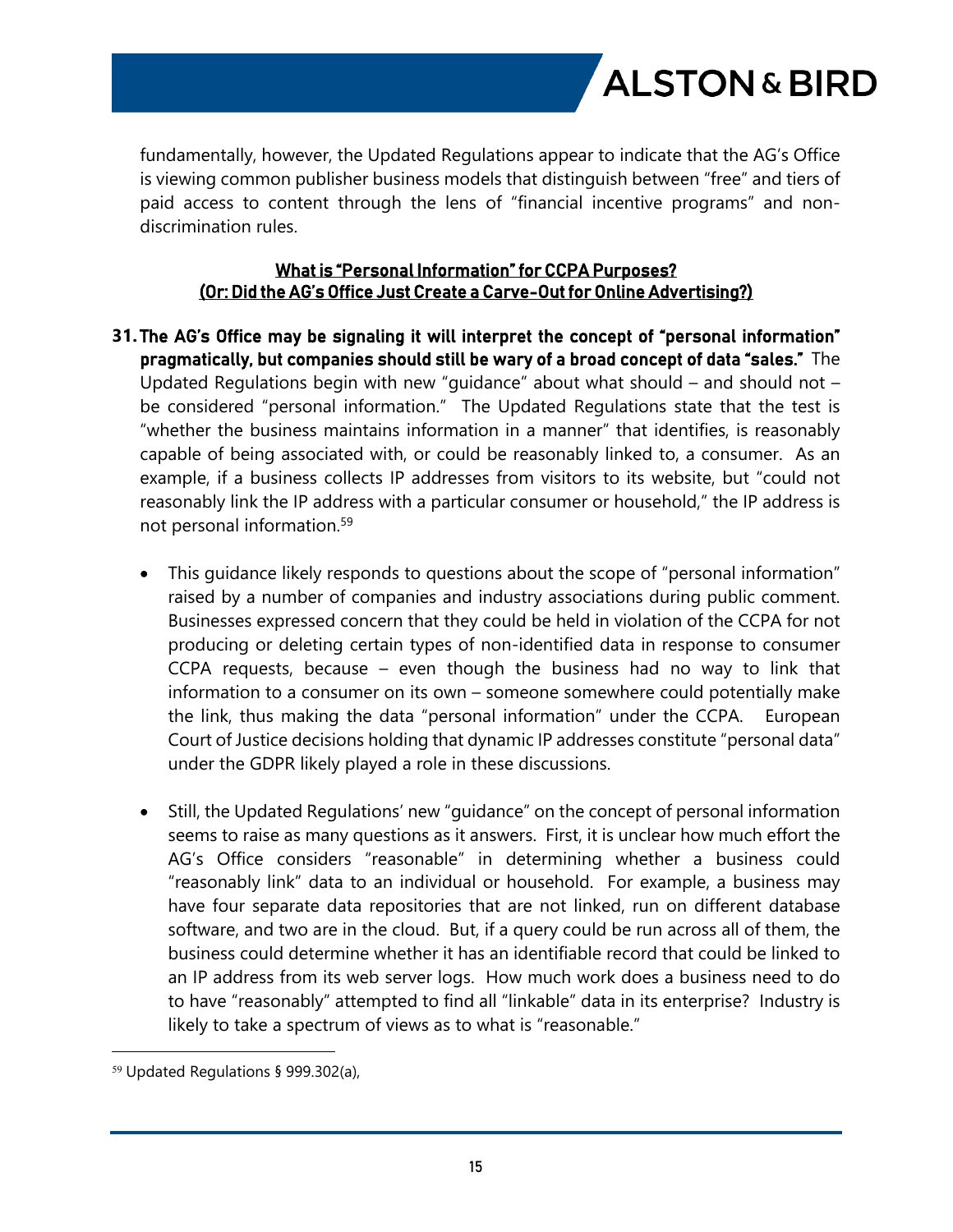

 More importantly, the new "guidance" raises question as to whether the AG's Office is creating a CCPA carve-out of online advertising and digital analytics from CCPA "sales" rules. Through these activities, many businesses end up holding data that they themselves cannot link to any individual – but which they share with analytics and advertising partners who can. These sharing arrangements often stand in the middle of the debate about what constitutes a "sale" of personal information.

For example, many businesses have integrated cookies, pixels, software development kits, and similar tracking technologies into their websites and mobile apps. These technologies output site interaction data tied to a cookie or similar persistent but random ID. The business operating the website/app often cannot link a cookie ID to a consumer. But, cookie data is shared with vendors who can tie the cookie ID to a known consumer, household, or device. If the business could never link cookie data with an individual on its own, it is arguably not "personal information" under the Updated Regulations' new guidance – so if the business transfers that cookie data to an adtech vendor, the business now appears to have a position that it has not shared any "personal information," even if the adtech vendor can link the cookie data to an individual or device on its end.

But that is exactly how much of online advertising and digital analytics work – businesses provide adtech partners with data the business cannot itself link, but which it hopes the vendor can link to enable targeting, ID graphing, measurement, and other advertising use cases. Thus, the Updated Regulations' new guidance, read broadly, would potentially enable businesses to argue that their online advertising and digital analytics activities are not CCPA sales (and are further not subject to the CCPA, since the business itself cannot associate adtech-related data with individuals).

It is not clear that the AG's Office intended for its new "guidance" to create such a restrictive reading of the term "personal information" that would enable this result. Companies should thus be cautious in taking any position that the Updated Regulations change their CCPA obligations in regard to digital analytics and online advertising.

 Potentially, the AG's Office is seeking to limit the burden on businesses who are building the processes by which they search their organization to produce information in response to Access requests. For that case, the Updated Regulations' guidance on what should be pulled into the response as "personal information" are potentially helpful. For other cases – and particularly for data sharing that risks being a CCPA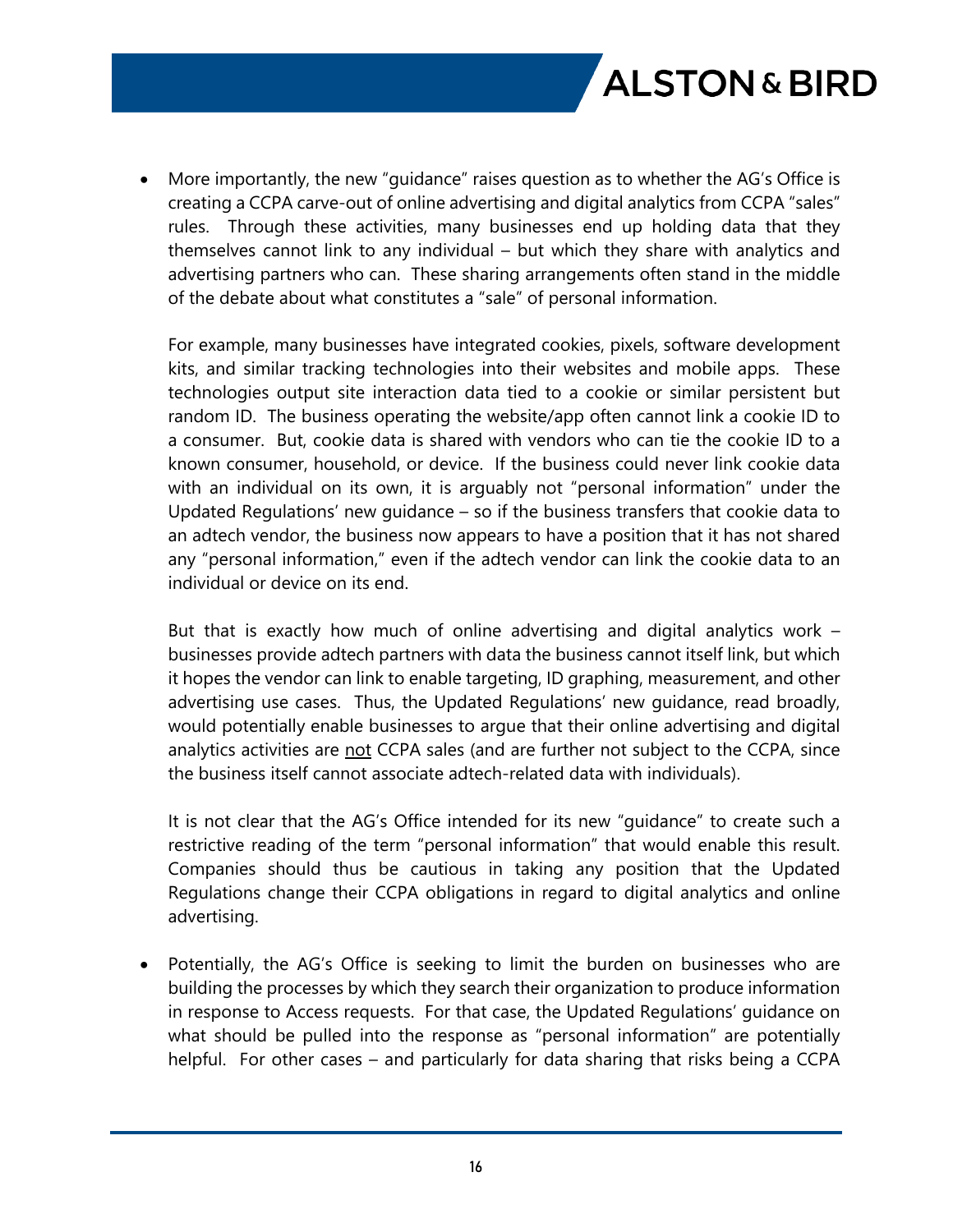

"sale" – it may still be risky for companies to adopt a restrictive reading of "personal information."